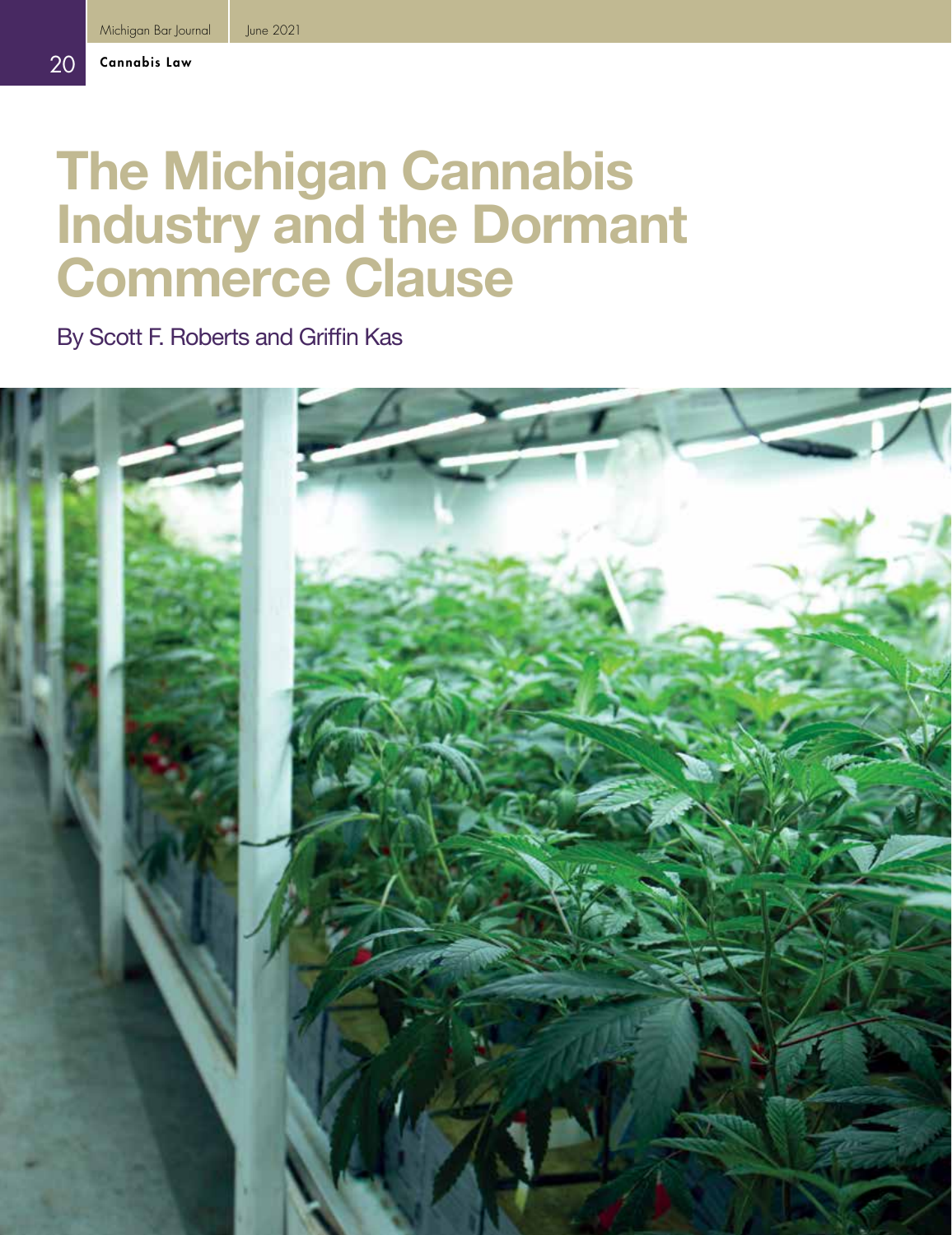## At a Glance

The dormant commerce clause looms in the background of the U.S. cannabis industry. Many Michigan municipalities have enacted licensing schemes that favor local residents over other Michiganders or out-of-state economic actors. Moreover, Michigan, like other states, prohibits the importation of cannabis and requires cannabis sold in Michigan to be grown and processed in the state. This article explores how the application of the dormant commerce clause could challenge local preferences in municipal licensing and force Michigan and other states to accept imported cannabis into its licensed marketplace.

*Authors' note: Since the writing of this article, the United States District Court for the Eastern District of Michigan issued a temporary restraining order against the City of Detroit for its ordinance regulating licensing for recreational marijuana shops, finding that it likely violates the dormant commerce clause.*

**THE FEDERAL COMMUNIST STATE IS A THE SET OF STATE IS SERVING STATE IS IN STATE IS IN STATE CANNOT IN STATE CANNOT CONTROLLED AND CONTROLLED A CONTROLLED A CONTROLLED A CONTROLLED A CONTROLLED A CONTROLLED A CONTROLLED A C** ing silently in the background of the Michigan cannabis industry.1 Under the dormant commerce clause, states products, services, or residents over out-of-state interests. This article explores the application of the dormant commerce clause doctrine to the cannabis industry, how it could be applied to municipal ordinances granting local residency preferences, and how the doctrine could affect the state's budding cannabis industry if the federal government decriminalizes, reclassifies, or legalizes cannabis.

### The state of Michigan's cannabis industry

Many Michigan municipalities have enacted licensing schemes that favor local applicants or companies with local ownership.2 This is routinely done through merit-based scoring which grants local residents and locally owned businesses additional points non-resident applicants are ineligible to receive.3 An even more extreme version of this preference can be seen in Detroit, which recently amended its ordinance to allow for adult-use licensing. Detroit's ordinance specifically reserves at least 50 percent of its adult-use cannabis licenses for companies that are majority owned by long-time city residents.4 These regulatory schemes serve to give an edge to local companies and residents over out-of-state operators who lack local ownership. These schemes are ripe for challenge under the dormant commerce clause.

Additional regulatory barriers prevent out-of-state cannabis producers from selling in Michigan. Michigan, much like other states which have legalized cannabis, requires all cannabis products to be produced at licensed facilities within the state's borders.<sup>5</sup> This type of restriction is in part due to the current classification of non-hemp cannabis as a controlled

substance and limitations placed upon interstate commerce involving such substances.<sup>6</sup>

The trend among Michigan cannabis companies is vertically integrating their operations. This has given rise to construction of hundreds of indoor cultivation facilities and a growing number of outdoor and greenhouse cultivation operations. The question then becomes, what if federal legislation opened up the industry such that cannabis products could travel freely across state lines?

Such a scenario may not bode well for Michigan cultivators, who would be at a competitive disadvantage compared to states with more suitable climates and year-round sunshine.<sup>7</sup> This competitive disadvantage may extend beyond just outdoor and greenhouse cultivation. States such as California and Colorado, which both receive approximately 300 days of sunshine a year, can better utilize affordable solar energy for more efficient indoor cultivation. Moreover, countries such as Colombia could likely produce cheaper cannabis than even California due to a combination of advantageous weather conditions and lower labor costs.

As a result, breaking down state and national borders would result in winners and losers, with cultivation moving toward areas with lower production costs. Given Michigan's notoriously gloomy winters and the possibility of climate change legislation levying carbon taxes or additional regulations on energy-intensive indoor cannabis facilities, the state's cultivators could be at a substantial disadvantage should the cannabis industry open to interstate and international commerce.

#### Applying the dormant commerce clause doctrine to the cannabis industry

As the U.S. Court of Appeals for the First Circuit succinctly stated, the dormant commerce clause prohibits "protectionist state regulation designed to benefit in-state economic interest by burdening out-of-state competitors."8 Two tests determine whether a state or local law violates the clause.

Laws that explicitly discriminate against out-of-state economic interests are generally found to directly violate the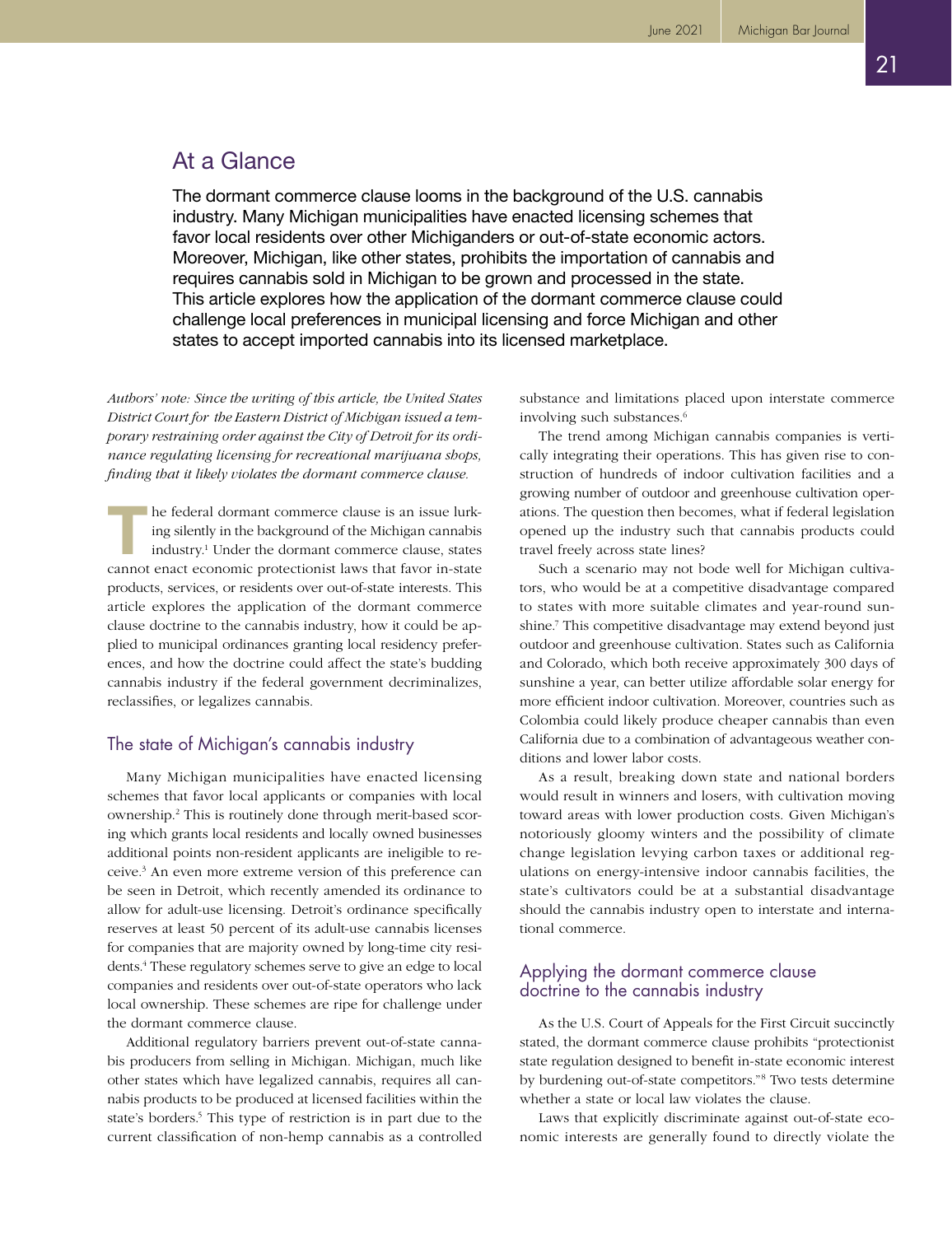dormant commerce clause "unless [the regulation] furthers a legitimate local objective that cannot be served by reasonable nondiscriminatory means."9 On the other hand, laws that "regulate...evenhandedly and ha[ve] only incidental effects on interstate commerce" will pass scrutiny "unless the burden imposed on [interstate] commerce is clearly excessive in relation to the putative local benefits."10

However, one important exception applies where Congress has expressly authorized a state to enact such a law. In that case, the clause would not apply because Congress has exercised its powers, meaning the matter is no longer dormant.<sup>11</sup>

Regarding cannabis, there are two important scenarios where the dormant commerce clause can come into play. The first involves licensing schemes that favor in-state or municipal residents over out-of-state residents. The second deals with regulatory schemes that require in-state production of cannabis products. Both scenarios apply to numerous state and municipal laws already on the books.

#### The dormant commerce clause and municipal residency requirements

In the first scenario, states and municipalities seek to discriminate against out-of-state cannabis companies and their owners. It is becoming increasingly common for municipalities and states to enact licensing schemes that discriminate — or in some cases entirely prohibit — nonresidents from owning or controlling cannabis business licenses. This type of regulation was reviewed in 2019 by the U.S. Supreme Court in *Tennessee Wine and Spirits Association v. Thomas*. In that case, two out-of-state businesses challenged Tennessee's residency requirements for liquor store licenses. The Court found that Tennessee discriminated against nonresident economic actors and the state's claim for such discrimination was not narrowly tailored to advance a legitimate local purpose.<sup>12</sup>

Even more recently, the dormant commerce clause was used to challenge a Maine law that required Maine residents to own a controlling interest in the state's newly issued adultuse cannabis licenses.13 In the complaint filed against the state, an out-of-state cannabis business challenged the residency requirements, claiming that Maine's "Residency Statute violates the dormant Commerce Clause...by explicitly and purposefully favoring Maine residents over non-residents."<sup>14</sup> The state eventually settled the case by agreeing to no longer enforce the residency statute against out-of-state interests.

The same plaintiff that successfully challenged Maine's residency statute also obtained a preliminary injunction against the city of Portland, Maine, from enforcing a municipal licensing scheme that favored its residents.15 In that case, the city of Portland argued that the dormant commerce clause did not apply because Congress's passage of the Controlled Substances Act demonstrated its intent to regulate cannabis under the commerce clause and Congress "chos[e] to prohibit it."16 The

trial court disagreed with this argument, finding that "although the Controlled Substances Act criminalizes cannabis, it does not affirmatively grant states the power to burden interstate commerce in a manner which would otherwise not be permissible."17 The city also argued that its ordinance served legitimate local purposes because the local preferences "ensure[d] that the City understood the amount and quality of oversight and could easily verify past violations."18 Again, the trial court rejected this argument, finding that Portland's claimed "legitimate interest" lacked "concrete record evidence" and further characterized the city's claim as to the "amount and quality of oversight" as being "mere speculation."19

Here in Michigan, more municipalities are looking to favor its residents in their licensing process. No municipality has gone quite as far in this regard as Detroit. The city's newly amended adult-use ordinance grants a minimum of 50 percent of its adult-use cannabis licenses to companies whose majority owners are long-time Detroit residents; the ordinance also provides discounted fees and land-bank properties for what it calls "legacy" applicants.<sup>20</sup>

This licensing scheme is already under scrutiny in Michigan's courts. A complaint was recently filed against the city by a longtime Detroit resident who did not qualify for legacy status. The plaintiff in that case, who lived in nearby River Rouge and resided out of state for a time, claims that both locations were disproportionately impacted by the federal war on drugs. In a supporting brief, the plaintiff argues that Detroit's licensing scheme consists of little more than "naked economic protectionism" designed to favor certain "legacy Detroiters" over everyone else and that, despite its claims, the ordinance is not reasonably tailored to advancing the goal of promoting "social equity."21

In places such as Detroit, the question becomes whether the city's stated purpose for the local preference — that its residents have been disproportionately impacted by the war on drugs and have been historically excluded from ownership opportunities because of it — would be considered a legitimate interest that could not be served by reasonable non-discriminatory means.

While few would argue that providing opportunities to those who have been disproportionately impacted by the war on drugs is not a legitimate interest, out-of-state companies could argue there are non-discriminatory means to reach that goal, including Michigan's current social equity program.<sup>22</sup> For example, out-of-state residents who have been disproportionately impacted by the war on drugs may be excluded from ownership opportunities, as was the case of the plaintiff in *Lowe v. City of Detroit*. 23 Further, plenty of Detroit residents in wealthier areas of the city may not have been disproportionately impacted or may have been provided ownership opportunities in the industry. Since Detroit could have found another way to achieve its legitimate goals, it could be argued that its residency preference could have been better served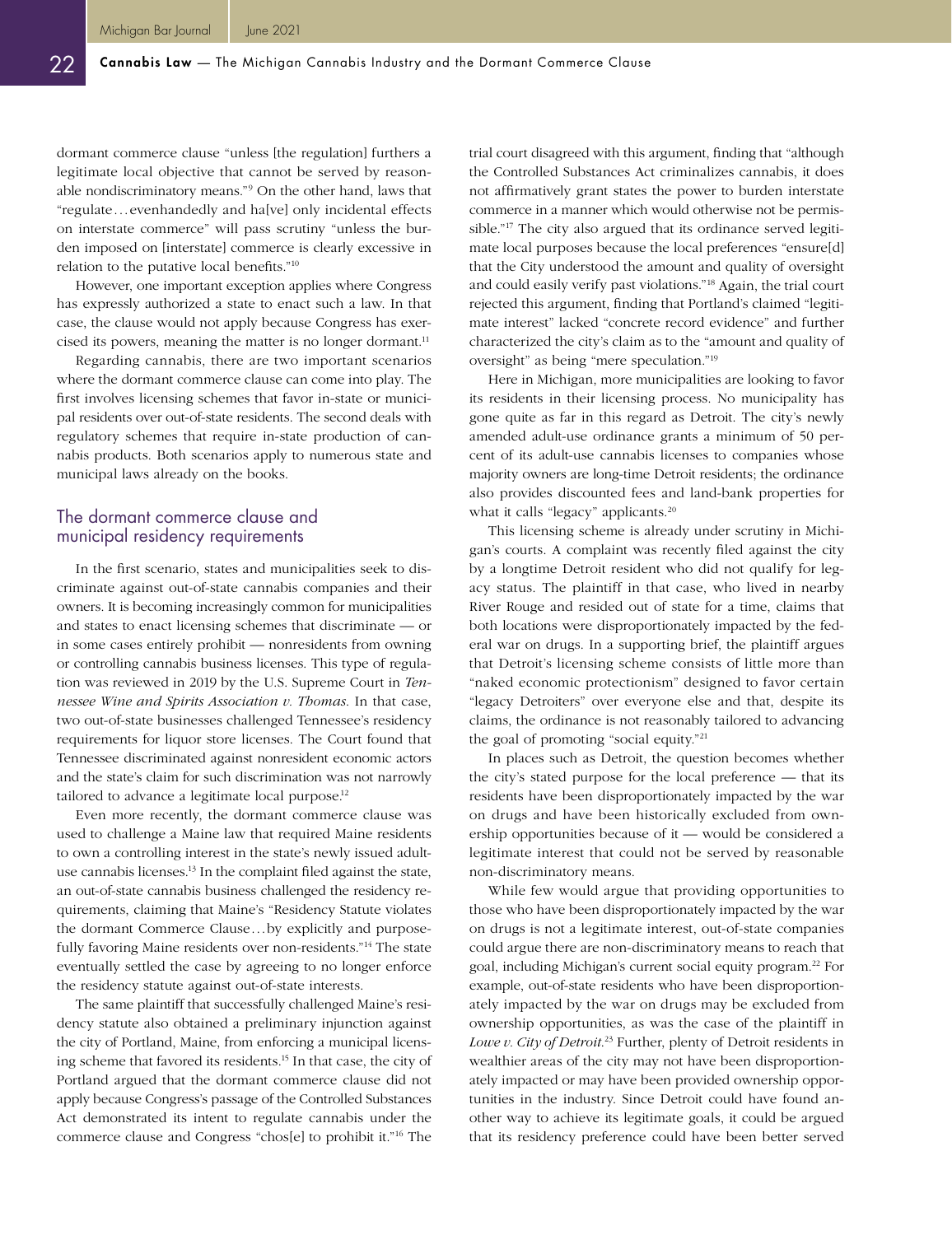

While Michigan would almost certainly be able to maintain its own strict testing requirements through its retained police powers, that does not mean all regulations would pass constitutional muster.

by factors unrelated to residency such as income tests, conviction for drug crimes, or other means.

#### The dormant commerce clause and interstate transport

The second scenario, and the one most formidable for Michigan cultivation companies, would be application of the dormant commerce clause to the state's current sales requirements. Under state law, all cannabis sold in Michigan provisioning centers and retailers must be produced at a Michiganlicensed cultivation or processing facility.24 For now, cannabis companies are likely unable to successfully challenge current state regulatory schemes because "[d]ormant Commerce Clause restrictions apply only when Congress has not exercised its Commerce Clause power to regulate the matter at issue."25 In relation to cannabis, the Controlled Substances Act and federal drug trafficking laws<sup>26</sup> could be seen as regulating the interstate transport of drugs, meaning the issue is not dormant and the clause does not apply.27

Under the Controlled Substances Act, Congress has chosen to prohibit interstate and intrastate transportation of cannabis. However, this is not likely to remain the case forever. For example, the Marijuana Opportunity Reinvestment and Expungement Act of 2020,<sup>28</sup> or MORE Act, is currently being reviewed by the Senate. While this bill is slowly moving through Congress, it may be the first real step toward federal legalization; the MORE Act would remove cannabis from the list of controlled substances and establish a federal tax on cannabis, among other items. However, it would not legalize cannabis altogether. Instead, each individual state would be able to

utilize its retained police powers to prohibit cannabis under its respective laws. In other words, the MORE Act does not specifically legalize cannabis, but Congress would repeal its federal illegality.

Passage of the MORE Act or similar legislation may expose the Michigan cannabis industry to future dormant commerce clause challenges brought by out-of-state cannabis producers. While Michigan would almost certainly be able to maintain its own strict testing requirements through its retained police powers,29 that does not mean all regulations would pass constitutional muster. This could lead to the state no longer being able to limit its licensed provisioning centers and retailers from selling only Michigan-produced cannabis products. Nondiscriminatory measures would need to be implemented to appease out-of-state companies looking to expand.

For a dormant commerce clause challenge to be successful once cannabis is removed from the list of controlled substances, recategorized, or federally legalized, an out-of-state cannabis producer would need to establish that the state's requirement does not further a legitimate objective that cannot be served by reasonable non-discriminatory means. Here, it is difficult to imagine a legitimate state objective that would survive this heightened level of scrutiny. Many of the potential arguments that could be made were shot down by the U.S. Supreme Court in the aforementioned *Tennessee Wine and Spirits* case.<sup>30</sup>

However, if the MORE Act is ratified by Congress, courts may struggle to determine whether the matter of cannabis transportation has been federally decided or if states may continue to maintain siloed regulatory systems through Congress's delegation of its commerce clause powers to the states. The